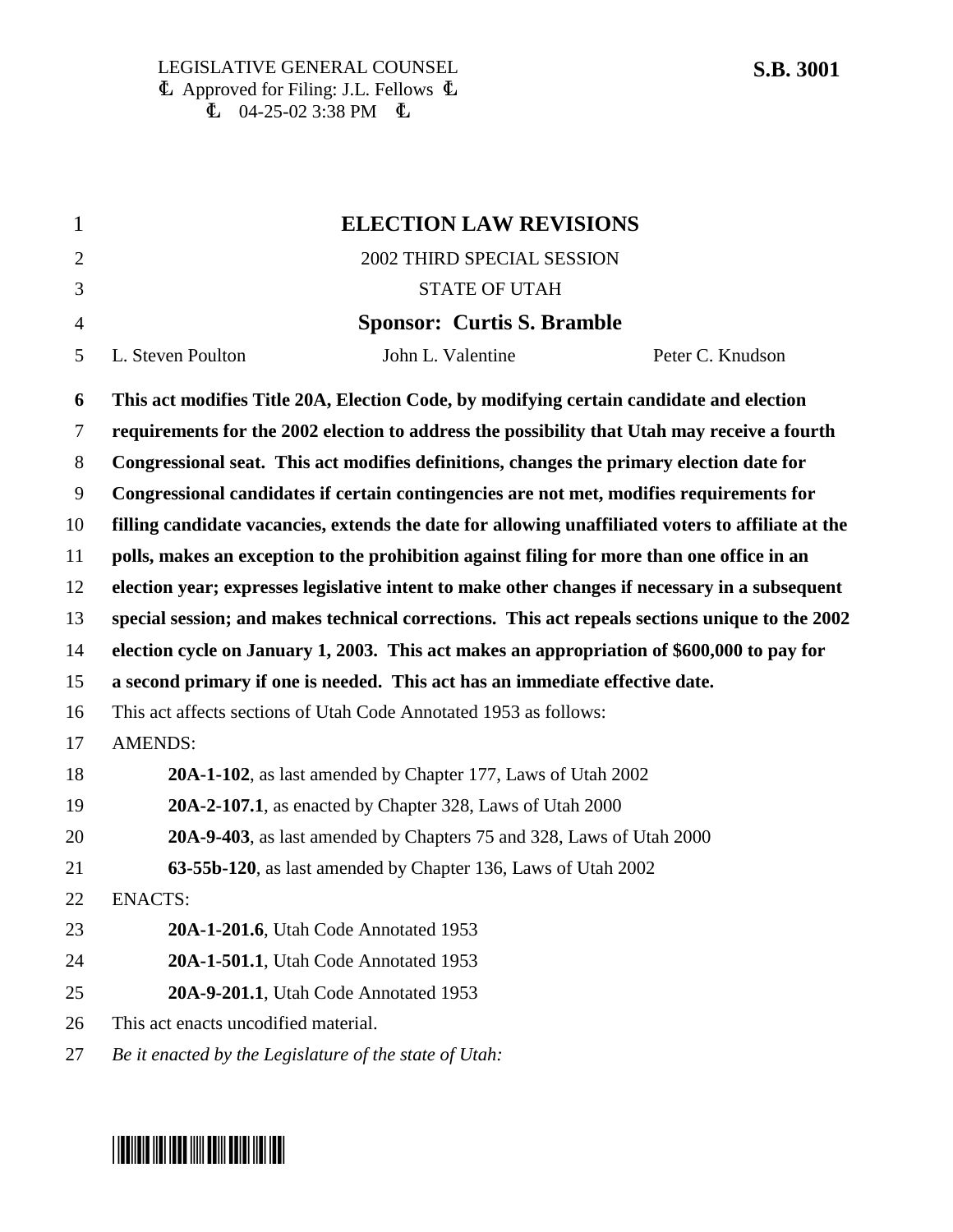**S.B. 3001 04-25-02 3:38 PM**

28 Section 1. Section **20A-1-102** is amended to read: 29 **20A-1-102. Definitions.** 30 As used in this title: 31 (1) "Active voter" means a registered voter who has not been classified as an inactive voter 32 by the county clerk. 33 (2) "Automatic tabulating equipment" means apparatus that automatically examines and 34 counts votes recorded on paper ballots or ballot cards and tabulates the results. 35 (3) "Ballot" means the cardboard, paper, or other material upon which a voter records his 36 votes and includes ballot cards, paper ballots, and secrecy envelopes. 37 (4) "Ballot card" means a ballot that can be counted using automatic tabulating equipment. 38 (5) "Ballot label" means the cards, papers, booklet, pages, or other materials that contain 39 the names of offices and candidates and statements of ballot propositions to be voted on and which 40 are used in conjunction with ballot cards. 41 (6) "Ballot proposition" means opinion questions specifically authorized by the 42 Legislature, constitutional amendments, initiatives, referenda, and judicial retention questions that 43 are submitted to the voters for their approval or rejection. 44 (7) "Board of canvassers" means the entities established by Sections 20A-4-301 and 45 20A-4-306 to canvass election returns. 46 (8) "Bond election" means an election held for the sole purpose of approving or rejecting 47 the proposed issuance of bonds by a government entity. 48 (9) "Book voter registration form" means voter registration forms contained in a bound 49 book that are used by election officers and registration agents to register persons to vote. 50 (10) "By-mail voter registration form" means a voter registration form designed to be 51 completed by the voter and mailed to the election officer. 52 (11) "Canvass" means the review of election returns and the official declaration of election 53 results by the board of canvassers. 54 (12) "Canvassing judge" means an election judge designated to assist in counting ballots 55 at the canvass. 56 (13) "Convention" means the political party convention at which party officers and 57 delegates are selected. 58 (14) "Counting center" means one or more locations selected by the election officer in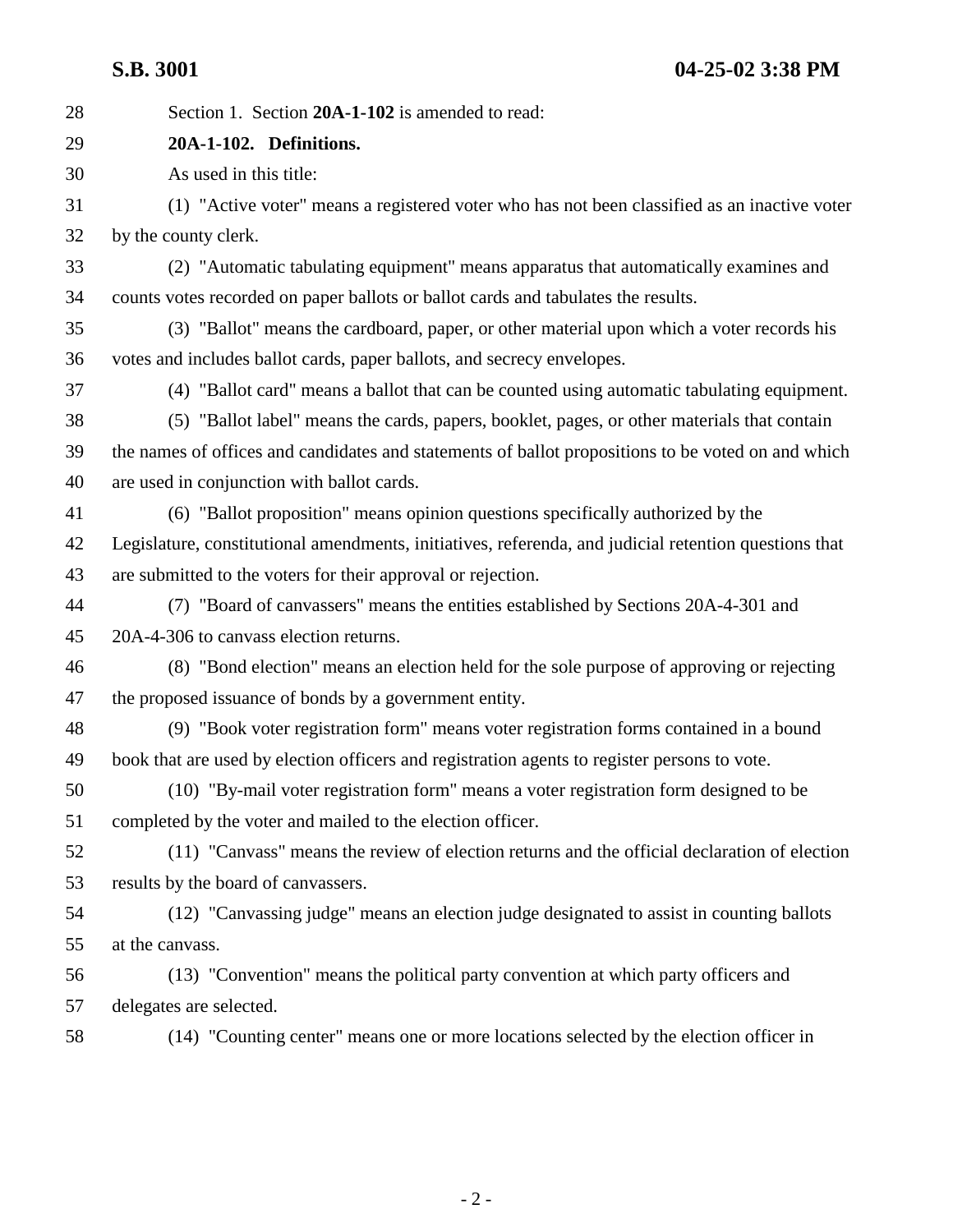59 charge of the election for the automatic counting of ballots. 60 (15) "Counting judge" means a judge designated to count the ballots during election day. 61 (16) "Counting poll watcher" means a person selected as provided in Section 20A-3-201 62 to witness the counting of ballots. 63 (17) "Counting room" means a suitable and convenient private place or room, immediately 64 adjoining the place where the election is being held, for use by the counting judges to count ballots 65 during election day. 66 (18) "County executive" has the meaning as provided in Subsection 68-3-12(2). 67 (19) "County legislative body" has the meaning as provided in Subsection 68-3-12(2). 68 (20) "County officers" means those county officers that are required by law to be elected. 69 (21) "Election" means a regular general election, a municipal general election, a statewide 70 special election, a local special election, a regular primary election, a municipal primary election, 71 and a special district election. 72 (22) "Election cycle" means the period beginning on the first day persons are eligible to 73 file declarations of candidacy and ending when the canvass is completed. 74 (23) "Election judge" means each canvassing judge, counting judge, and receiving judge. 75 (24) "Election officer" means: 76 (a) the lieutenant governor, for all statewide ballots; 77 (b) the county clerk or clerks for all county ballots and for certain special district and 78 school district ballots as provided in Section 20A-5-400.5; 79 (c) the municipal clerk for all municipal ballots and for certain special district and school 80 district ballots as provided in Section 20A-5-400.5; and 81 (d) the special district clerk or chief executive officer for all special district ballots that are 82 not part of a statewide, county, or municipal ballot. 83 (25) "Election official" means any election officer, election judge, or satellite registrar. 84 (26) "Election returns" includes the pollbook, all affidavits of registration, the military and 85 overseas absentee voter registration and voting certificates, one of the tally sheets, any unprocessed 86 absentee ballots, all counted ballots, all excess ballots, all unused ballots, all spoiled ballots, the 87 ballot disposition form, and the total votes cast form. 88 (27) "Electronic voting system" means a system in which a voting device is used in 89 conjunction with ballots so that votes recorded by the voter are counted and tabulated by automatic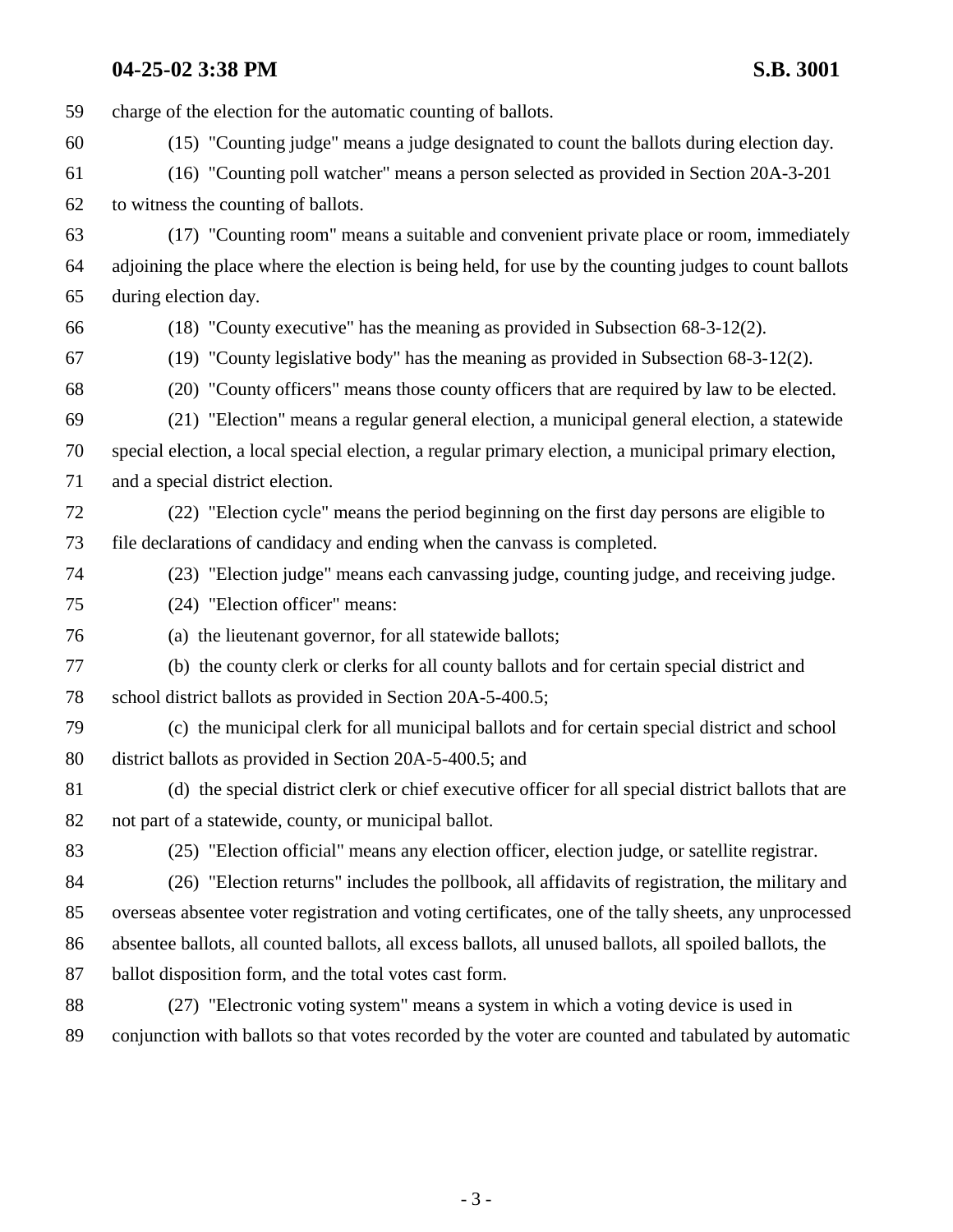**S.B. 3001 04-25-02 3:38 PM**

| 90  | tabulating equipment.                                                                                   |
|-----|---------------------------------------------------------------------------------------------------------|
| 91  | (28) "Inactive voter" means a registered voter who has been sent the notice required by                 |
| 92  | Section 20A-2-306 and who has failed to respond to that notice.                                         |
| 93  | (29) "Inspecting poll watcher" means a person selected as provided in this title to witness             |
| 94  | the receipt and safe deposit of voted and counted ballots.                                              |
| 95  | (30) "Judicial office" means the office filled by any judicial officer.                                 |
| 96  | (31) "Judicial officer" means any justice or judge of a court of record or any county court             |
| 97  | judge.                                                                                                  |
| 98  | (32) "Local election" means a regular municipal election, a local special election, a special           |
| 99  | district election, and a bond election.                                                                 |
| 100 | (33) "Local political subdivision" means a county, a municipality, a special district, or a             |
| 101 | local school district.                                                                                  |
| 102 | (34) "Local special election" means a special election called by the governing body of a                |
| 103 | local political subdivision in which all registered voters of the local political subdivision may vote. |
| 104 | (35) "Municipal executive" means:                                                                       |
| 105 | (a) the city commission, city council, or town council in the traditional management                    |
| 106 | arrangement established by Title 10, Chapter 3, Part 1, Governing Body;                                 |
| 107 | (b) the mayor in the council-mayor optional form of government defined in Section                       |
| 108 | 10-3-1209; and                                                                                          |
| 109 | (c) the manager in the council-manager optional form of government defined in Section                   |
| 110 | 10-3-1209.                                                                                              |
| 111 | (36) "Municipal general election" means the election held in municipalities and special                 |
| 112 | districts on the first Tuesday after the first Monday in November of each odd-numbered year for         |
| 113 | the purposes established in Section 20A-1-202.                                                          |
| 114 | (37) "Municipal legislative body" means:                                                                |
| 115 | (a) the city commission, city council, or town council in the traditional management                    |
| 116 | arrangement established by Title 10, Chapter 3, Part 1, Governing Body;                                 |
| 117 | (b) the municipal council in the council-mayor optional form of government defined in                   |
| 118 | Section 10-3-1209; and                                                                                  |
| 119 | (c) the municipal council in the council-manager optional form of government defined in                 |
| 120 | Section 10-3-1209.                                                                                      |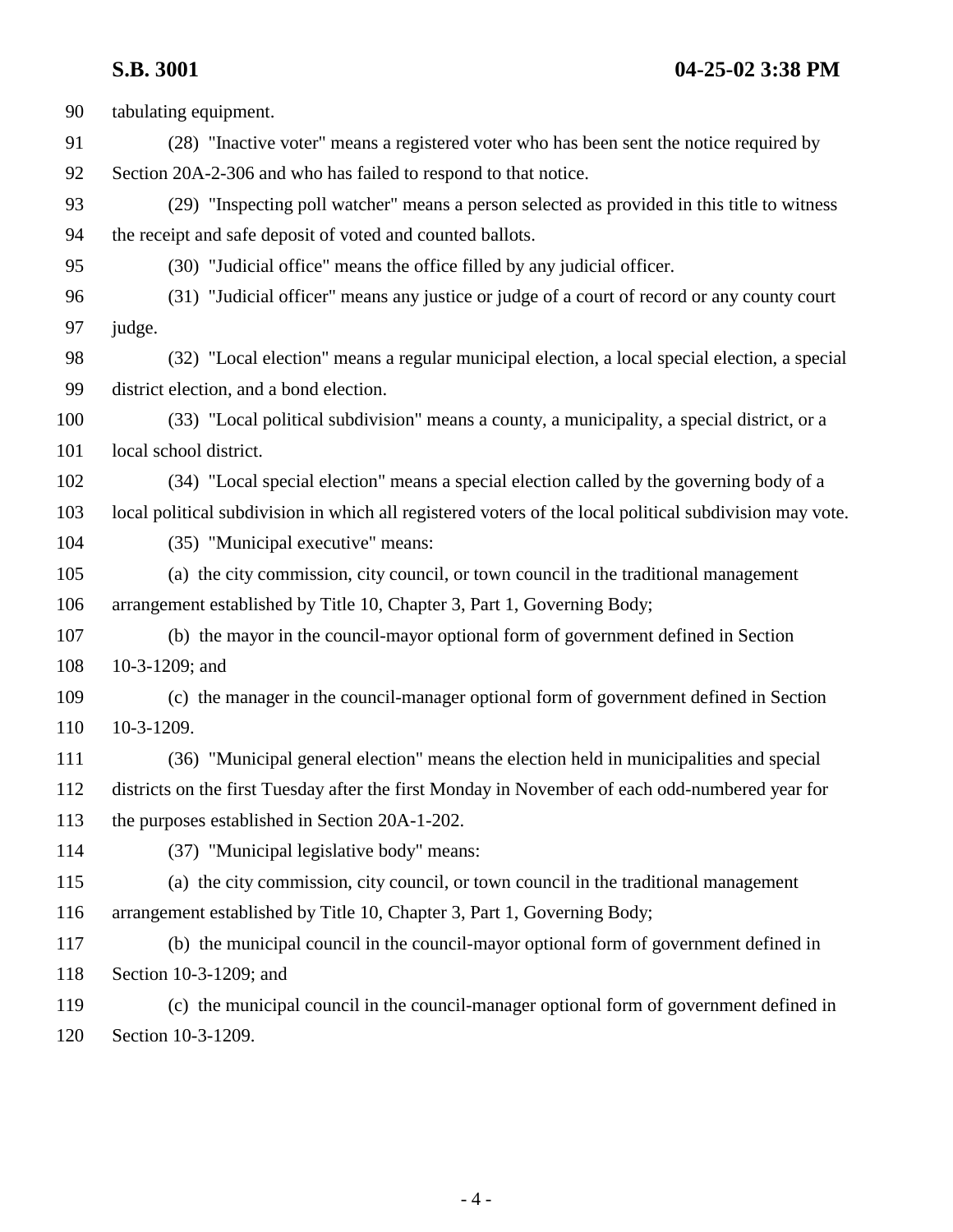| 121 | (38) "Municipal officers" means those municipal officers that are required by law to be         |
|-----|-------------------------------------------------------------------------------------------------|
| 122 | elected.                                                                                        |
| 123 | (39) "Municipal primary election" means an election held to nominate candidates for             |
| 124 | municipal office.                                                                               |
| 125 | (40) "Official ballot" means the ballots distributed by the election officer to the election    |
| 126 | judges to be given to voters to record their votes.                                             |
| 127 | (41) "Official endorsement" means:                                                              |
| 128 | (a) the information on the ballot that identifies:                                              |
| 129 | (i) the ballot as an official ballot;                                                           |
| 130 | (ii) the date of the election; and                                                              |
| 131 | (iii) the facsimile signature of the election officer; and                                      |
| 132 | (b) the information on the ballot stub that identifies:                                         |
| 133 | (i) the election judge's initials; and                                                          |
| 134 | (ii) the ballot number.                                                                         |
| 135 | (42) "Official register" means the book furnished election officials by the election officer    |
| 136 | that contains the information required by Section 20A-5-401.                                    |
| 137 | (43) "Paper ballot" means a paper that contains:                                                |
| 138 | (a) the names of offices and candidates and statements of ballot propositions to be voted       |
| 139 | on; and                                                                                         |
| 140 | (b) spaces for the voter to record his vote for each office and for or against each ballot      |
| 141 | proposition.                                                                                    |
| 142 | (44) "Political party" means an organization of registered voters that has qualified to         |
| 143 | participate in an election by meeting the requirements of Title 20A, Chapter 8, Political Party |
| 144 | Formation and Procedures.                                                                       |
| 145 | (45) "Polling place" means the building where residents of a voting precinct vote.              |
| 146 | (46) "Position" means a square, circle, rectangle, or other geometric shape on a ballot in      |
| 147 | which the voter marks his choice.                                                               |
| 148 | (47) "Posting list" means a list of registered voters within a voting precinct.                 |
| 149 | (48) "Provisional ballot" means a ballot voted provisionally by a person:                       |
| 150 | (a) whose name is not listed on the official register at the polling place; or                  |
| 151 | (b) whose legal right to vote is challenged as provided in this title.                          |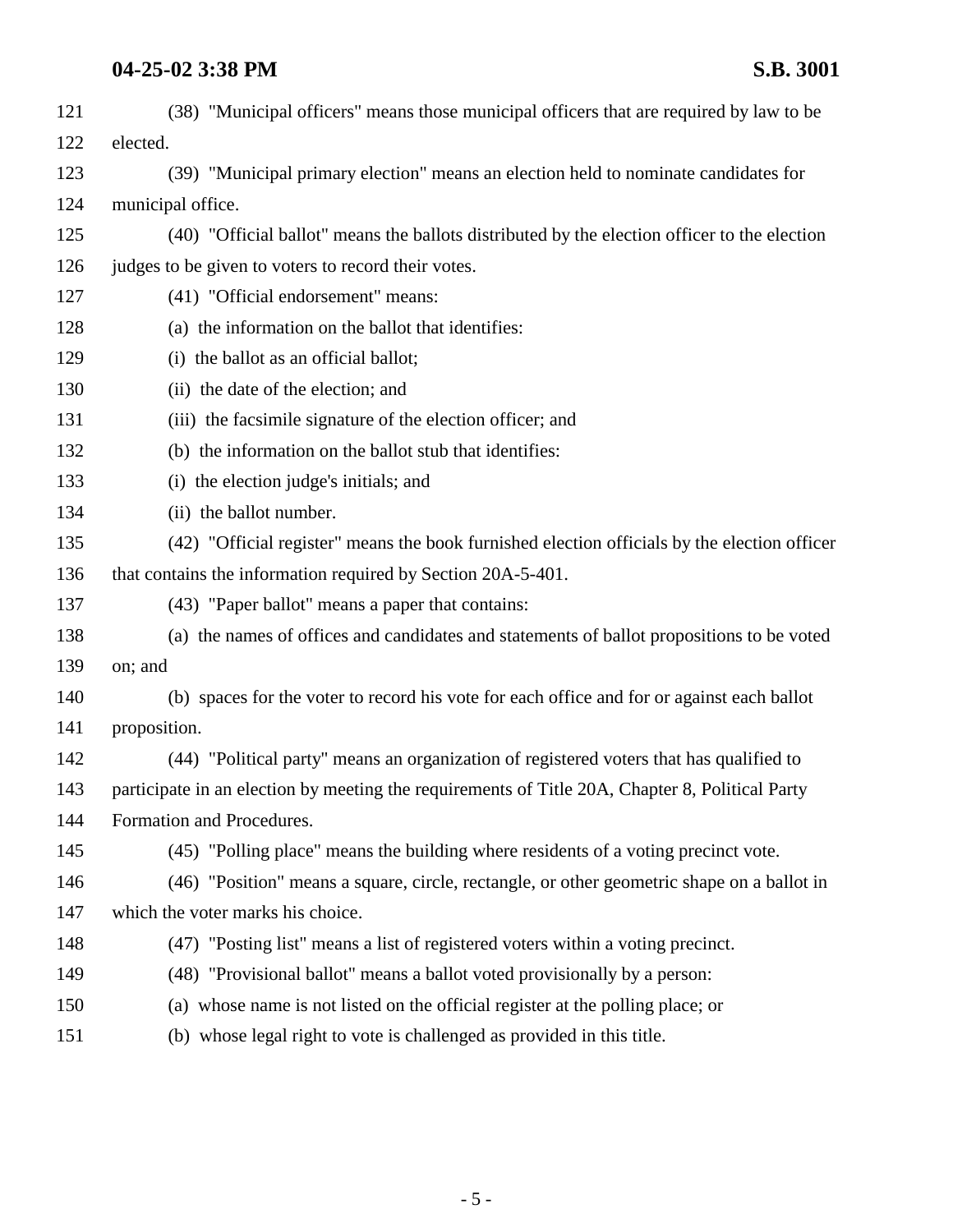**S.B. 3001 04-25-02 3:38 PM** 152 (49) "Provisional ballot envelope" means an envelope printed in the form required by 153 Section 20A-6-105 that is used to identify provisional ballots and to provide information to verify 154 a person's legal right to vote. 155 (50) "Primary convention" means the political party conventions at which nominees for 156 the regular primary election are selected. 157 (51) "Protective counter" means a separate counter, which cannot be reset, that is built into 158 a voting machine and records the total number of movements of the operating lever. 159 (52) "Qualify" or "qualified" means to take the oath of office and begin performing the 160 duties of the position for which the person was elected. 161 (53) "Receiving judge" means the election judge that checks the voter's name in the official 162 register, provides the voter with a ballot, and removes the ballot stub from the ballot after the voter 163 has voted. 164 (54) "Registration days" means the days designated in Section 20A-2-203 when a voter 165 may register to vote with a satellite registrar. 166 (55) "Registration form" means a book voter registration form and a by-mail voter 167 registration form. 168 (56) "Regular ballot" means a ballot that is not a provisional ballot. 169 (57) "Regular general election" means the election held throughout the state on the first 170 Tuesday after the first Monday in November of each even-numbered year for the purposes 171 established in Section 20A-1-201. 172 (58) (a) Except as provided in Subsection (58)(b), "Regular primary election" means the 173 election on the fourth Tuesday of June of each even-numbered year, at which candidates of 174 political parties and nonpolitical groups are voted for nomination. 175 (b) For 2002 only, "regular primary election" means: 176 (i) the election on the fourth Tuesday of June at which candidates of political parties and 177 nonpolitical groups are voted for nomination; and 178 (ii) any other primary election established by the Legislature for that year at which 179 candidates of political parties are voted for nomination. 180 (59) "Resident" means a person who resides within a specific voting precinct in Utah. 181 (60) "Sample ballot" means a mock ballot similar in form to the official ballot printed and 182 distributed as provided in Section 20A-5-405.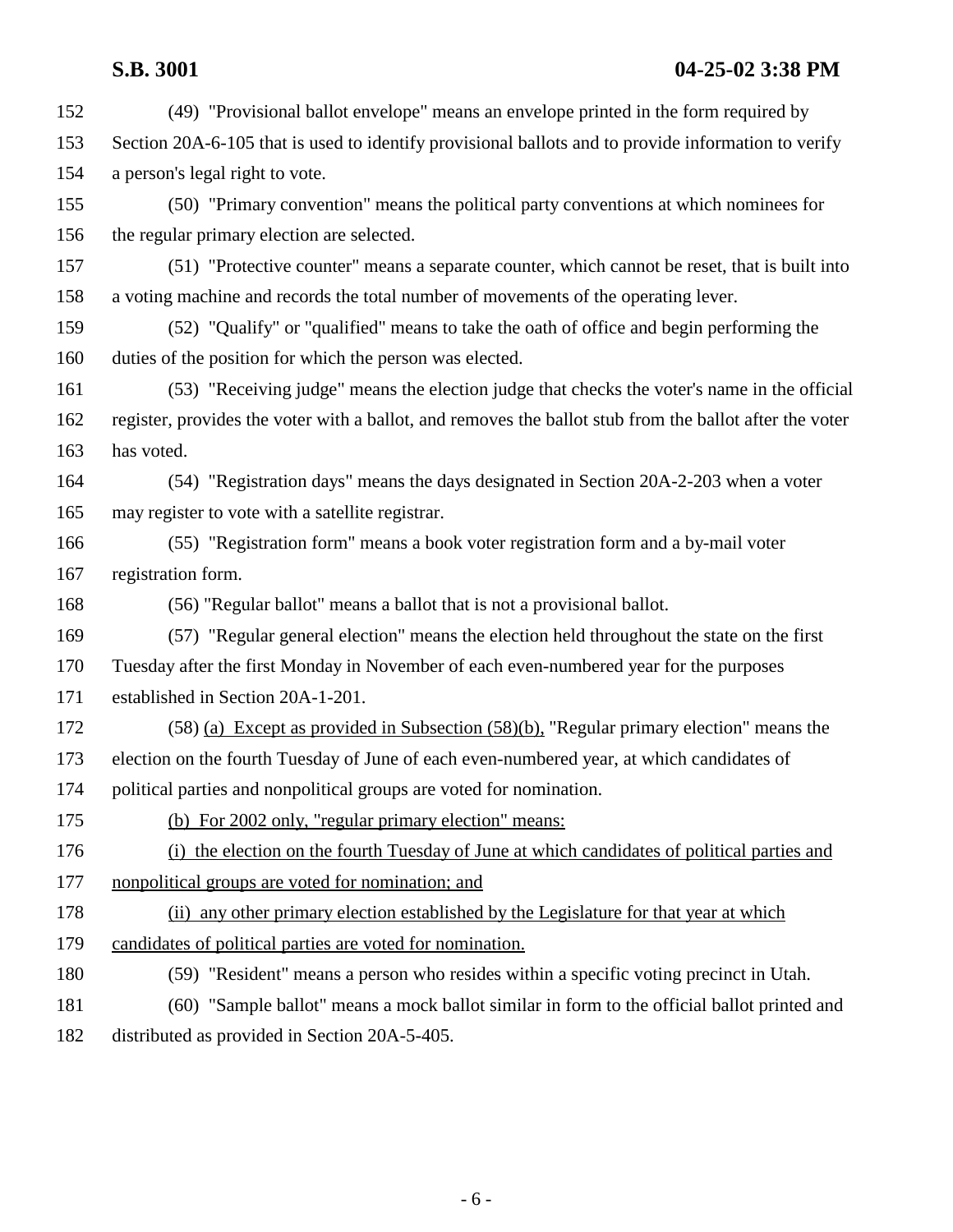| 183 | (61) "Satellite registrar" means a person appointed under Section 20A-5-201 to register                 |
|-----|---------------------------------------------------------------------------------------------------------|
| 184 | voters and perform other duties.                                                                        |
| 185 | (62) "Scratch vote" means to mark or punch the straight party ticket and then mark or                   |
| 186 | punch the ballot for one or more candidates who are members of different political parties.             |
| 187 | (63) "Secrecy envelope" means the envelope given to a voter along with the ballot into                  |
| 188 | which the voter places the ballot after he has voted it in order to preserve the secrecy of the voter's |
| 189 | vote.                                                                                                   |
| 190 | (64) "Special district" means those local government entities created under the authority               |
| 191 | of Title 17A.                                                                                           |
| 192 | (65) "Special district officers" means those special district officers that are required by law         |
| 193 | to be elected.                                                                                          |
| 194 | (66) "Special election" means an election held as authorized by Section 20A-1-204.                      |
| 195 | (67) "Spoiled ballot" means each ballot that:                                                           |
| 196 | (a) is spoiled by the voter;                                                                            |
| 197 | (b) is unable to be voted because it was spoiled by the printer or the election judge; or               |
| 198 | (c) lacks the official endorsement.                                                                     |
| 199 | (68) "Statewide special election" means a special election called by the governor or the                |
| 200 | Legislature in which all registered voters in Utah may vote.                                            |
| 201 | (69) "Stub" means the detachable part of each ballot.                                                   |
| 202 | (70) "Substitute ballots" means replacement ballots provided by an election officer to the              |
| 203 | election judges when the official ballots are lost or stolen.                                           |
| 204 | (71) "Ticket" means each list of candidates for each political party or for each group of               |
| 205 | petitioners.                                                                                            |
| 206 | (72) "Transfer case" means the sealed box used to transport voted ballots to the counting               |
| 207 | center.                                                                                                 |
| 208 | (73) "Vacancy" means the absence of a person to serve in any position created by statute,               |
| 209 | whether that absence occurs because of death, disability, disqualification, resignation, or other       |
| 210 | cause.                                                                                                  |
| 211 | (74) "Valid write-in candidate" means a candidate who has qualified as a write-in                       |
| 212 | candidate by following the procedures and requirements of this title.                                   |
| 213 | (75) "Voter" means a person who meets the requirements for voting in an election, meets                 |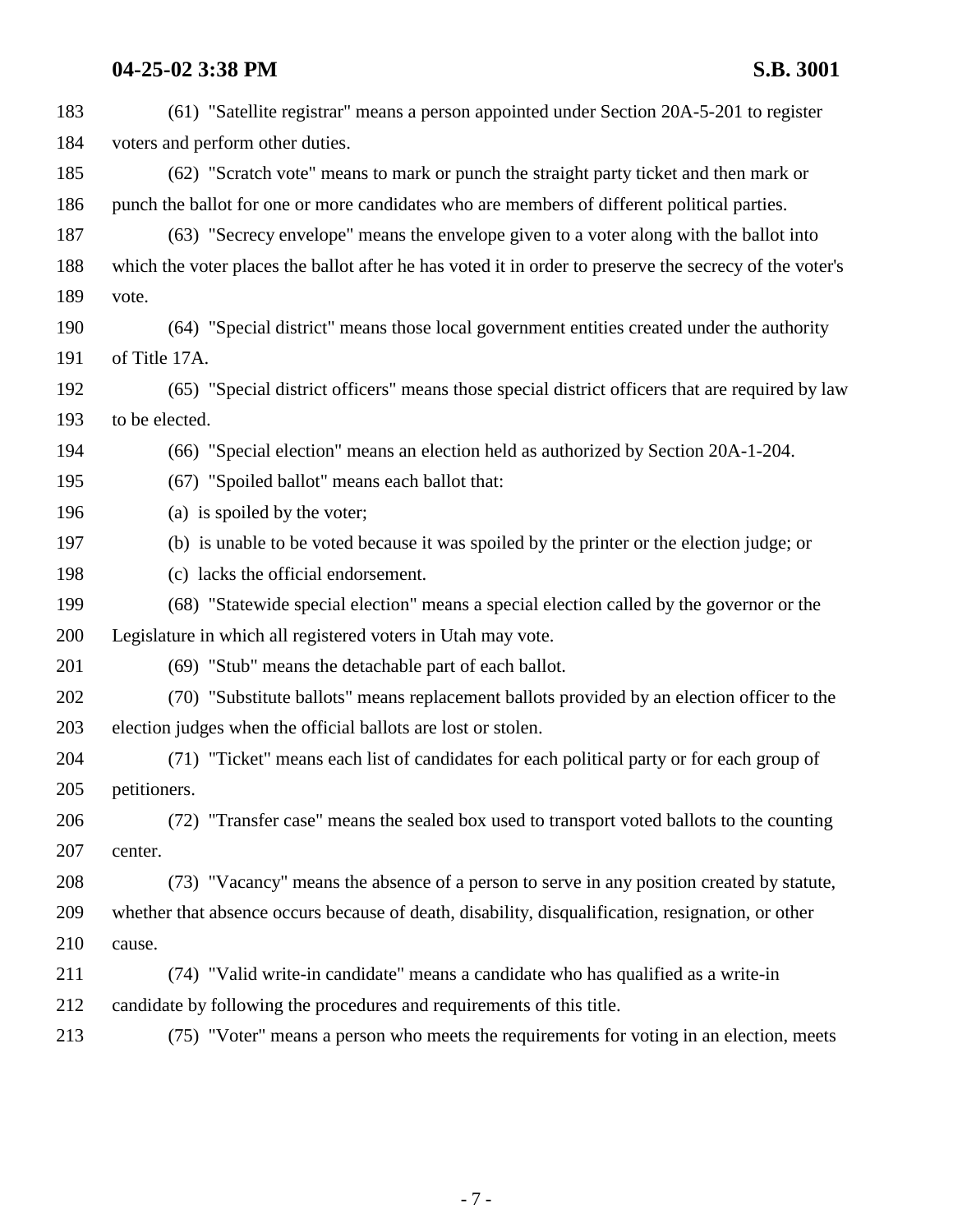| 214 | the requirements of election registration, is registered to vote, and is listed in the official register |
|-----|----------------------------------------------------------------------------------------------------------|
| 215 | book.                                                                                                    |
| 216 | (76) "Voting area" means the area within six feet of the voting booths, voting machines,                 |
| 217 | and ballot box.                                                                                          |
| 218 | (77) "Voting booth" means the space or compartment within a polling place that is                        |
| 219 | provided for the preparation of ballots and includes the voting machine enclosure or curtain.            |
| 220 | (78) "Voting device" means:                                                                              |
| 221 | (a) an apparatus in which ballot cards are used in connection with a punch device for                    |
| 222 | piercing the ballots by the voter;                                                                       |
| 223 | (b) a device for marking the ballots with ink or another substance; or                                   |
| 224 | (c) any other method for recording votes on ballots so that the ballot may be tabulated by               |
| 225 | means of automatic tabulating equipment.                                                                 |
| 226 | (79) "Voting machine" means a machine designed for the sole purpose of recording and                     |
| 227 | tabulating votes cast by voters at an election.                                                          |
| 228 | (80) "Voting poll watcher" means a person appointed as provided in this title to witness                 |
| 229 | the distribution of ballots and the voting process.                                                      |
| 230 | (81) "Voting precinct" means the smallest voting unit established as provided by law                     |
| 231 | within which qualified voters vote at one polling place.                                                 |
| 232 | (82) "Watcher" means a voting poll watcher, a counting poll watcher, and an inspecting                   |
| 233 | poll watcher.                                                                                            |
| 234 | (83) "Western States Presidential Primary" means the election established in Title 20A,                  |
| 235 | Chapter 9, Part 8.                                                                                       |
| 236 | (84) "Write-in ballot" means a ballot containing any write-in votes.                                     |
| 237 | (85) "Write-in vote" means a vote cast for a person whose name is not printed on the ballot              |
| 238 | according to the procedures established in this title.                                                   |
| 239 | Section 2. Section 20A-1-201.6 is enacted to read:                                                       |
| 240 | 20A-1-201.6. 2002 Primary election dates.                                                                |
| 241 | Notwithstanding Section 20A-1-201.5, for 2002 only:                                                      |
| 242 | (1) Except as provided in Subsection (2), a regular primary election shall be held                       |
| 243 | throughout the state on June 25, 2002 as provided in Title 20A, Chapter 9, Part 4, Primary               |
| 244 | Elections, to nominate persons for national, state, school board, and county offices.                    |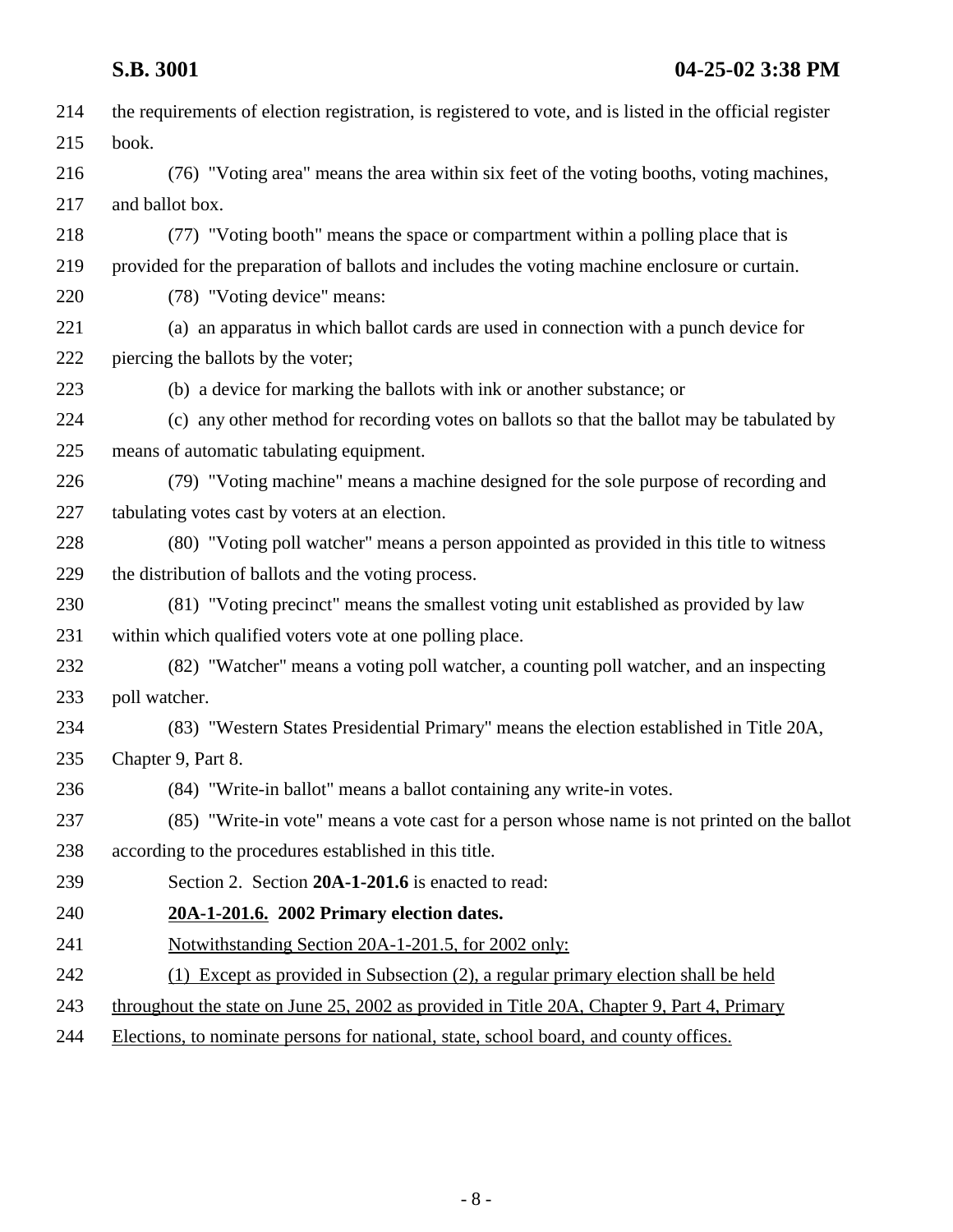| 245 | (2) (a) If the United States Supreme Court has not issued its ruling in the State of Utah v.                                                                          |
|-----|-----------------------------------------------------------------------------------------------------------------------------------------------------------------------|
| 246 | Evans case by May 15, 2002, the regular primary election to select party nominees to serve in the                                                                     |
| 247 | United States House of Representatives may not be held on June 25, 2002.                                                                                              |
| 248 | (b) If the United States Supreme Court has not issued its ruling in the State of Utah v.                                                                              |
| 249 | Evans case by August 1, 2002, the regular primary election to select party nominees to serve in the                                                                   |
| 250 | United States House of Representatives shall be held on September 10, 2002, as provided in                                                                            |
| 251 | Section 20A-9-403.                                                                                                                                                    |
| 252 | (c) If the United States Supreme Court issues its ruling in the State of Utah v. Evans case                                                                           |
| 253 | after May 15, 2002 and before August 1, 2002, the regular primary election to select party                                                                            |
| 254 | nominees to serve in the United States House of Representatives shall be held on the date specified                                                                   |
| 255 | by the Legislature in subsequent legislation.                                                                                                                         |
| 256 | Section 3. Section 20A-1-501.1 is enacted to read:                                                                                                                    |
| 257 | 20A-1-501.1. Candidate vacancies -- Procedure for filling -- 2002 election only.                                                                                      |
| 258 | Notwithstanding Section 20A-1-501, for 2002 only:                                                                                                                     |
| 259 | (1) A political party may certify the name of another candidate to the appropriate election                                                                           |
| 260 | officer if the candidate vacancy is created because the candidate who created the vacancy resigned                                                                    |
| 261 | as a candidate for a non-United States House of Representatives office to file a declaration of                                                                       |
| 262 | candidacy for the United States House of Representatives.                                                                                                             |
| 263 | (2) Each replacement candidate shall file a declaration of candidacy as required by Title                                                                             |
| 264 | 20A, Chapter 9, Part 2, Candidate Qualifications and Declarations of Candidacy.                                                                                       |
| 265 | Section 4. Section 20A-2-107.1 is amended to read:                                                                                                                    |
| 266 | 20A-2-107.1. Designating or changing party affiliation -- June 2002 primary.                                                                                          |
| 267 | (1) At $[\frac{1}{2} \text{ the } \frac{1}{2} \text{ each primary}$ election held $[\frac{1}{2} \text{ the } \frac{1}{2} \text{ the } \frac{1}{2} \text{ in } 2002$ : |
| 268 | (a) each county clerk shall provide change of party affiliation forms to the election judges                                                                          |
| 269 | for each voting precinct within the county;                                                                                                                           |
| 270 | (b) any registered voter who is classified as "unaffiliated" may affiliate with a political                                                                           |
| 271 | party by completing the form and giving it to the election judge.                                                                                                     |
| 272 | (2) An unaffiliated voter who affiliates with a political party as provided in Subsection                                                                             |
| 273 | $(1)(b)$ may vote in that party's primary election [on June 24, 2002].                                                                                                |
| 274 | (3) This section is repealed $\left[\frac{\text{July }1, 2002}{\text{Identity }1, 2003}\right]$ .                                                                     |
| 275 | Section 5. Section 20A-9-201.1 is enacted to read:                                                                                                                    |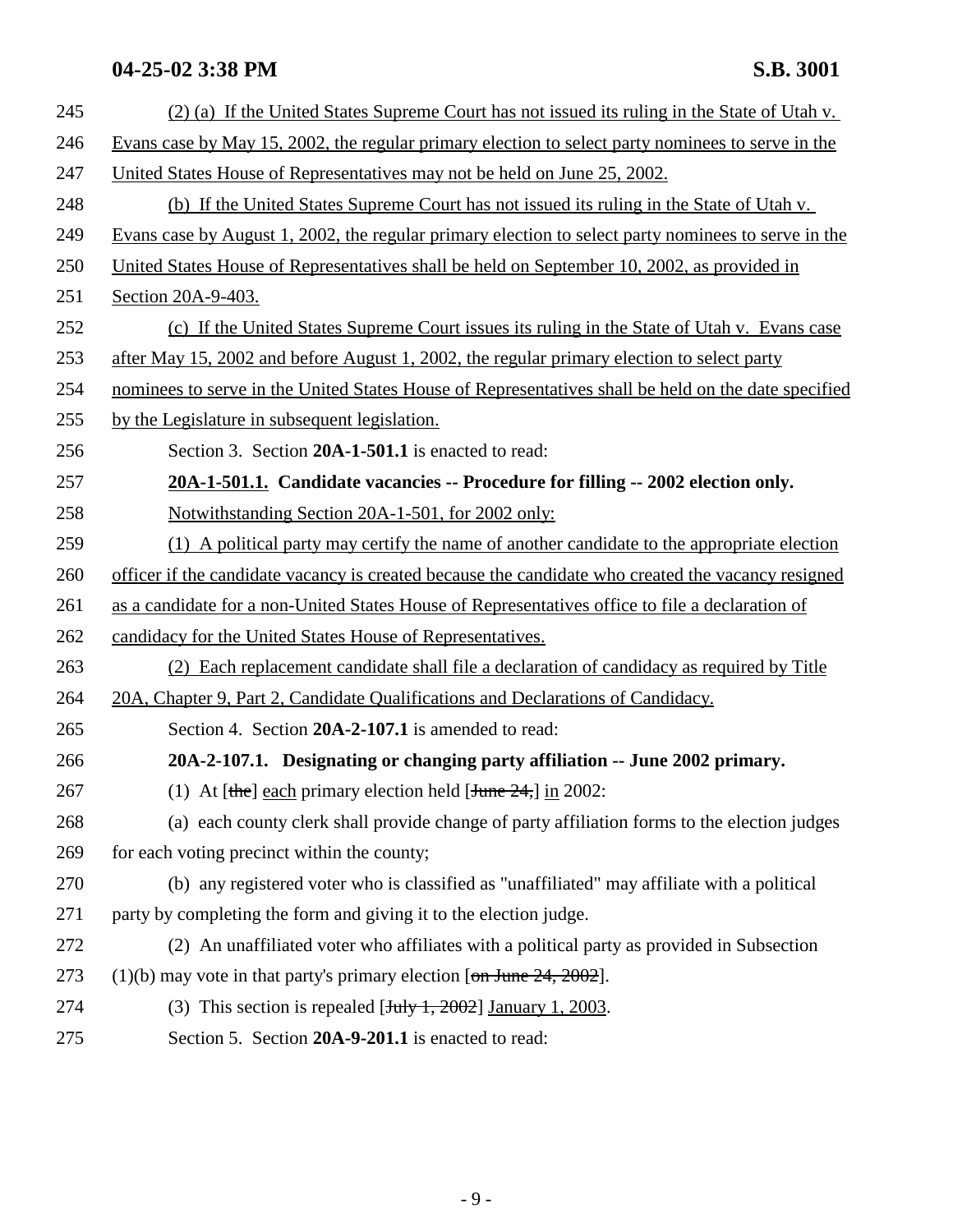276 **20A-9-201.1. Candidates for more than one office -- 2002 exception.** 277 Notwithstanding Subsection 20A-9-201(2), for 2002 only: 278 (1) A person who has filed a declaration of candidacy to be a candidate for an office other 279 than United States House of Representatives may, if a statute provides an additional period for 280 filing a declaration of candidacy for United States House of Representatives: 281 (a) resign as a candidate for that other office; and 282 (b) file a declaration of candidacy for the United States House of Representatives. 283 (2) A person who has filed a declaration of candidacy to be a candidate for the United 284 States House of Representatives may file a new declaration of candidacy to be a candidate for the 285 United States House of Representatives in any Congressional District, if a statute provides an 286 additional period for filing a declaration of candidacy for United States House of Representatives. 287 Section 6. Section **20A-9-403** is amended to read: 288 **20A-9-403. Regular primary elections.** 289 (1) (a) [The] (i) Except as provided in Subsection  $(1)(a)(ii)$ , the fourth Tuesday of June of 290 each even-numbered year is designated as regular primary election day. 291 (ii) For 2002 only, the regular primary election date is the date established by the 292 Legislature in Section 20A-1-201.6. 293 (b) Each registered political party that chooses to use the primary election process to 294 nominate some or all of its candidates shall comply with the requirements of this section. 295 (2) (a) As a condition for using the state's election system, each registered political party 296 that wishes to participate in the primary election shall: 297 (i) declare their intent to participate in the primary election; 298 (ii) identify one or more registered political parties whose members may vote for the 299 registered political party's candidates and whether or not persons identified as unaffiliated with a 300 political party may vote for the registered political party's candidates; and 301 (iii) certify that information to the lieutenant governor no later than 5 p.m. on March 1 of 302 each even-numbered year. 303 (b) As a condition for using the state's election system, each registered political party that 304 wishes to participate in the primary election shall: 305 (i) certify the name and office of all of the registered political party's candidates to the 306 lieutenant governor no later than 5 p.m. on May 13 of each even-numbered year; and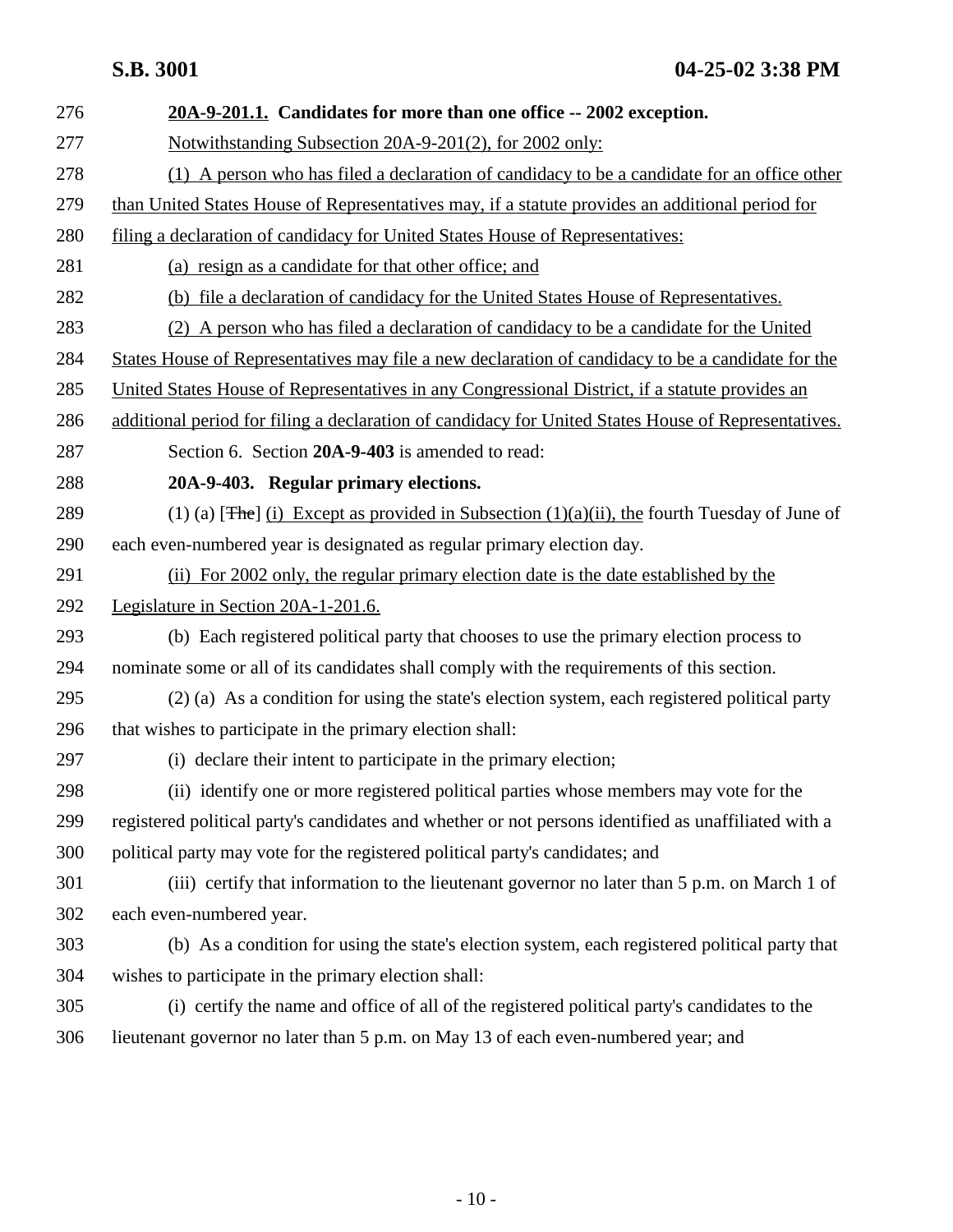307 (ii) certify the name and office of each of its county candidates to the county clerks by 5 308 p.m. on May 13 of each even-numbered year. 309 (c) By 5 p.m. on May 16 of each even-numbered year, the lieutenant governor shall send 310 the county clerks a certified list of the names of all statewide or multicounty candidates that must 311 be printed on the primary ballot. 312 (d) (i) Except as provided in Subsection  $(2)(d)(ii)$ , if a registered political party does not 313 wish to participate in the primary election, it shall submit the names of its county candidates to the 314 county clerks and the names of all of its candidates to the lieutenant governor by 5 p.m. on May 315 30 of each even-numbered year. 316 (ii) A registered political party's candidates for President and Vice-President of the United 317 States shall be certified to the lieutenant governor as provided in Subsection 20A-9-202(4). 318 (e) Each political party shall certify the names of its presidential and vice-presidential 319 candidates and presidential electors to the lieutenant governor's office by August 30 of each 320 presidential election year. 321 (3) The county clerk shall: 322 (a) review the declarations of candidacy filed by candidates for local boards of education 323 to determine if more than two candidates have filed for the same seat; 324 (b) place the names of all candidates who have filed a declaration of candidacy for a local 325 board of education seat on the nonpartisan section of the ballot if more than two candidates have 326 filed for the same seat; and 327 (c) conduct a lottery to determine the order of the candidates' names on the ballot. 328 (4) After the county clerk receives the certified list from a registered political party, the 329 county clerk shall post or publish a primary election notice in substantially the following form: 330 "Notice is given that a primary election will be held Tuesday, June \_\_\_\_, \_\_\_\_\_\_\_\_(year), 331 to nominate party candidates for the parties and nonpartisan offices listed on the primary ballot. 332 The polling place for voting precinct is The polls will open at 7 a.m. and continue 333 open until 8 p.m. of the same day. Attest: county clerk". 334 (5) (a) Candidates receiving the highest number of votes cast for each office at the regular 335 primary election are nominated by their party or nonpartisan group for that office. 336 (b) If two or more candidates are to be elected to the office at the regular general election, 337 those party candidates equal in number to positions to be filled who receive the highest number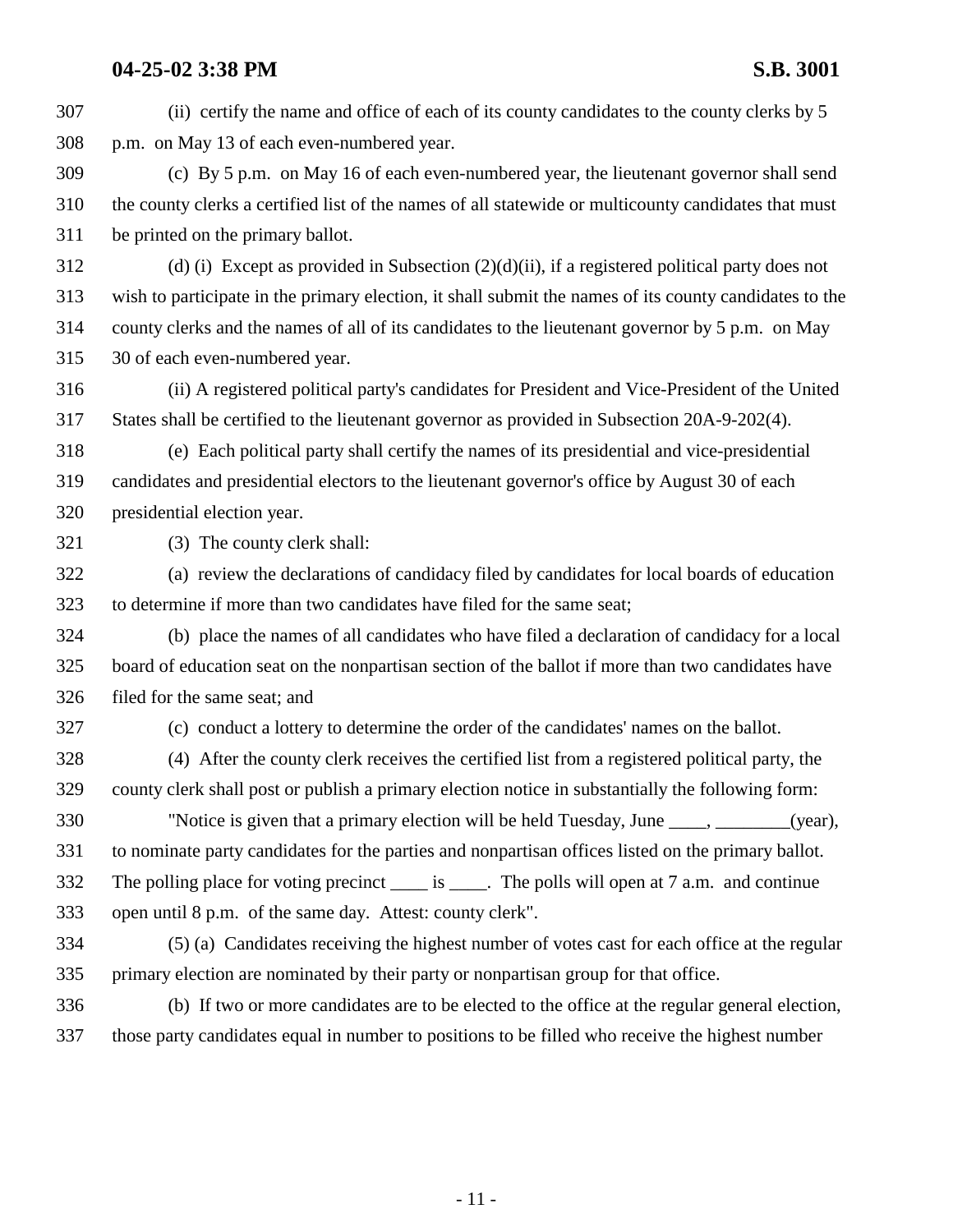338 of votes at the regular primary election are the nominees of their party for those positions.

- 339 (6) (a) When a tie vote occurs in any primary election for any national, state, or other office 340 that represents more than one county, the governor, lieutenant governor, and attorney general shall, 341 at a public meeting called by the governor and in the presence of the candidates involved, select 342 the nominee by lot cast in whatever manner the governor determines.
- 

343 (b) When a tie vote occurs in any primary election for any county office, the district court 344 judges of the district in which the county is located shall, at a public meeting called by the judges 345 and in the presence of the candidates involved, select the nominee by lot cast in whatever manner 346 the judges determine.

347 (7) The expense of providing all ballots, blanks, or other supplies to be used at any primary 348 election provided for by this section, and all expenses necessarily incurred in the preparation for 349 or the conduct of that primary election shall be paid out of the treasury of the county or state, in 350 the same manner as for the regular general elections.

- 351 Section 7. Section **63-55b-120** is amended to read:
- 352 **63-55b-120. Repeal dates, Title 20A.**
- 353 (1) Section 20A-1-205 is repealed January 1, 2003.
- 354 (2) Section 20A-2-107.1 is repealed  $[\frac{\text{Hulv}}{\text{Hulv}}]$  January 1,  $[\frac{2002}{2003}]$ .
- 355 (3) Section 20A-1-201.6 is repealed January 1, 2003.
- 356 (4) Section 20A-1-501.1 is repealed January 1, 2003.
- 357 (5) Section 20A-9-201.1 is repealed January 1, 2003.
- 358 Section 8. **Legislative intent.**
- 359 It is the intent of the Legislature that, if the United States Supreme Court issues its ruling
- 360 in the State of Utah v. Evans case after May 15, 2002, the governor shall, as quickly as possible,
- 361 convene the Legislature into a special session to:
- 362 (1) realign the boundaries of the four member Congressional plan adopted by the
- 363 Legislature in October, 2001, if necessary, making as minimal adjustments to the existing plan as
- 364 practicable;
- 365 (2) establish declaration of candidacy dates for Congressional candidates, if necessary;
- 366 (3) establish dates by which political parties must certify their candidates for primary and
- 367 general elections, if necessary;
- 368 (4) establish the earliest date practicable for a primary election to select party